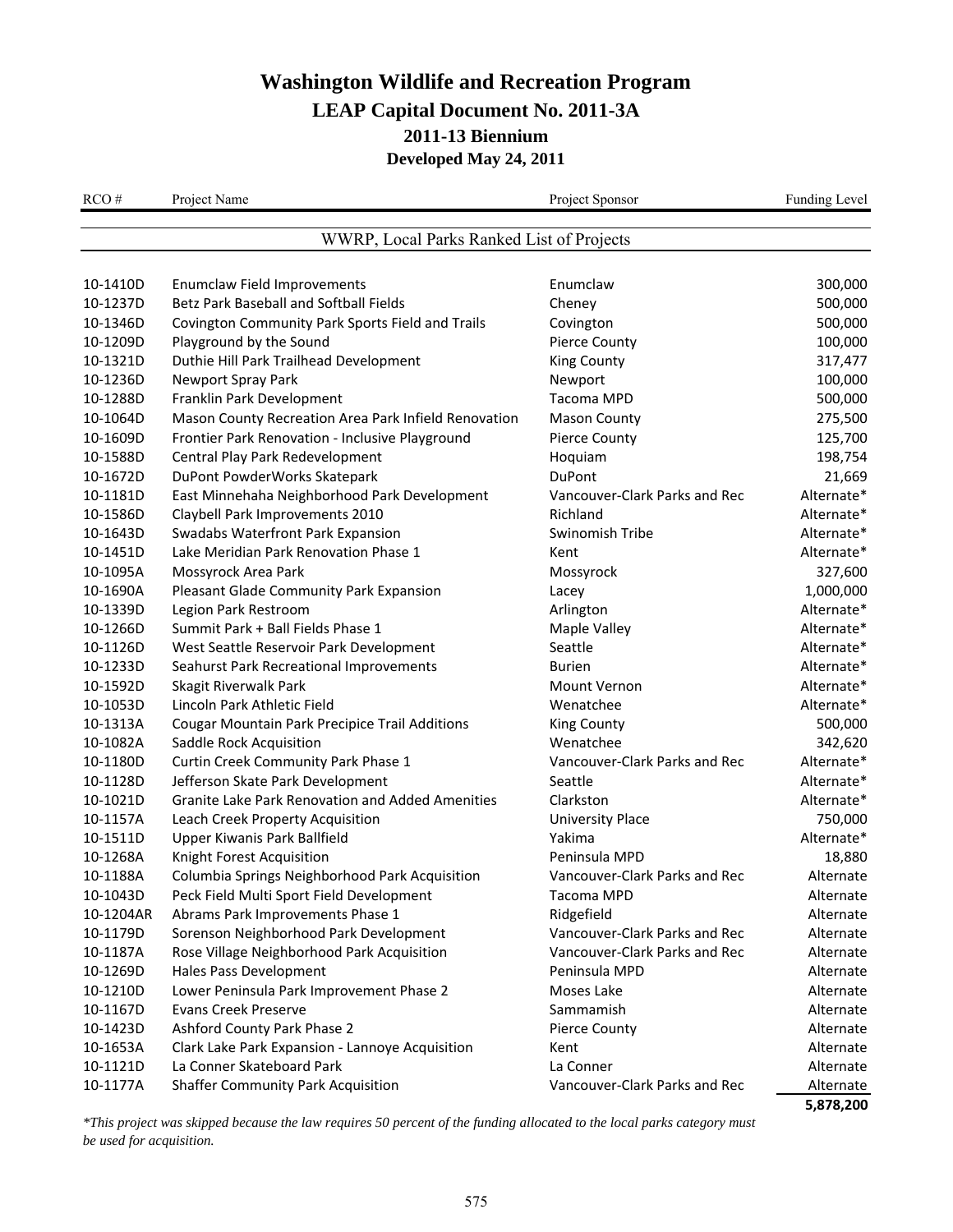| RCO#     | Project Name                                                         | Project Sponsor           | Funding Level |
|----------|----------------------------------------------------------------------|---------------------------|---------------|
|          |                                                                      |                           |               |
|          | WWRP, State Lands Development and Renovation Ranked List of Projects |                           |               |
| 10-1067D | Tiger Mountain State Forest Trail Bridges                            | Dept of Natural Resources | 247,870       |
| 10-1427D | Middle Fork Ahtanum Trailhead and Trail                              | Dept of Natural Resources | 275,271       |
| 10-1070D | Reiter Foothills Trail System Development Phase 1                    | Dept of Natural Resources | 325,000       |
| 10-1072D | Mailbox Peak Trail Development                                       | Dept of Natural Resources | 89,300        |
| 10-1489D | Chehalis River Surge Plain NAP Water Access                          | Dept of Natural Resources | 42,259        |
| 10-1642D | Beebe Springs Trail Phase 4                                          | Dept of Fish and Wildlife | Alternate     |
| 10-1068D | <b>Cypress Recreation Facilities Renovation</b>                      | Dept of Natural Resources | Alternate     |
| 10-1020D | McLane Creek Nature Trail Phase 2                                    | Dept of Natural Resources | Alternate     |
| 10-1363D | <b>Black Lake Fishing Dock</b>                                       | Dept of Fish and Wildlife | Alternate     |
| 10-1536D | Teanaway Junction River Access Improvements 2010                     | Dept of Fish and Wildlife | Alternate     |
| 10-1190D | Whatcom ADA Dock Replacement Phase 2                                 | Dept of Fish and Wildlife | Alternate     |
| 10-1535D | Tim's Pond ADA Fishing Access 2010                                   | Dept of Fish and Wildlife | Alternate     |
| 10-1607D | Koopmans Parking Facility and Access Improvements                    | Dept of Fish and Wildlife | Alternate     |
| 10-1408D | Oneida Boat Launch                                                   | Dept of Fish and Wildlife | Alternate     |
|          |                                                                      |                           | 979,700       |

#### WWRP, State Parks Ranked List of Projects

| 10-1242A | Inholdings and Adjacent Properties 2010           | State Parks        | 900,000   |
|----------|---------------------------------------------------|--------------------|-----------|
| 10-1306A | Cape Disappointment - Seaview Dunes Acquisition   | <b>State Parks</b> | 2,250,000 |
| 10-1308D | Cape Disappointment Multiple-Use Trail Extension  | <b>State Parks</b> | 1,600,000 |
| 10-1723A | Green River Gorge - Icy Creek Trail               | <b>State Parks</b> | 540,828   |
| 10-1244A | <b>Nisqually State Park Acquisitions</b>          | <b>State Parks</b> | 587,372   |
| 10-1384D | Lake Sammamish Boardwalk                          | <b>State Parks</b> | Alternate |
| 10-1087D | Pearrygin Lake Expansion Phase 1                  | <b>State Parks</b> | Alternate |
| 10-1243A | Loomis Lake Acquisitions Phase 2                  | <b>State Parks</b> | Alternate |
| 10-1305A | Millersylvania - Deep Lake Resort Acquisition     | State Parks        | Alternate |
| 10-1559A | Mount Spokane - Forest Capital and Riley Creek    | State Parks        | Alternate |
| 10-1085D | Deception Pass - Kiket Island Initial Development | <b>State Parks</b> | Alternate |
| 10-1084A | Deception Pass - Whidbey Market Acquisition       | <b>State Parks</b> | Alternate |
|          |                                                   |                    | 5,878,200 |
|          |                                                   |                    |           |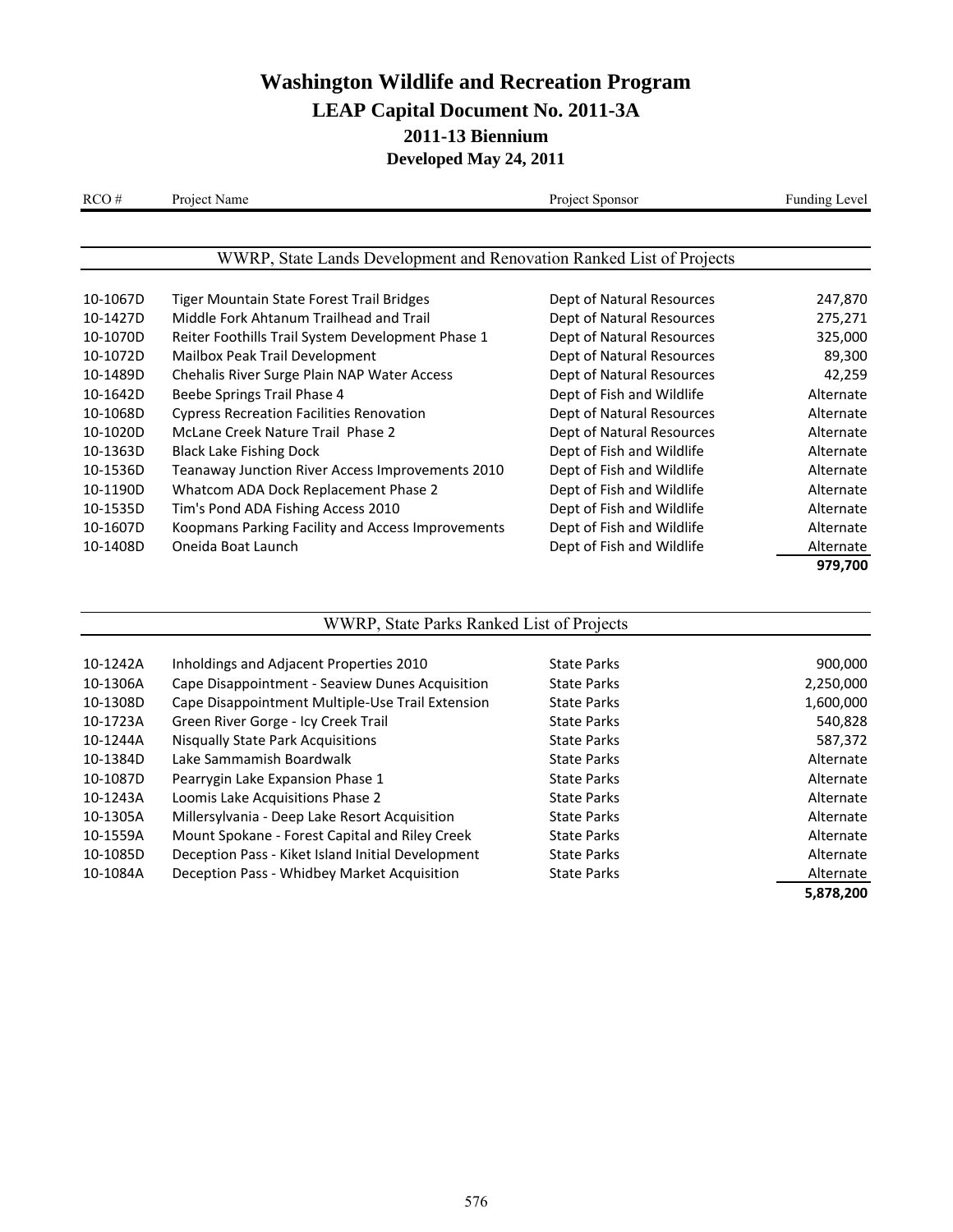| RCO#      | Project Name                                      | Project Sponsor                 | Funding Level |
|-----------|---------------------------------------------------|---------------------------------|---------------|
|           | WWRP, Trails Ranked List of Projects              |                                 |               |
| 10-1591D  | Skagit Riverwalk Trail Phase 2                    | Mount Vernon                    | 781,200       |
| 10-1615D  | East Lake Sammamish Trail Development             | <b>King County</b>              | 500,000       |
| 10-1037D  | <b>Bud Blancher Trail</b>                         | Eatonville                      | 700,000       |
| 10-1568A  | Forest to Sky Trail Corridor 2                    | Bainbridge Island Park District | 211,000       |
| 10-1364D  | Railroad Bridge Trestle Extension                 | Jamestown S'Klallam Tribe       | 52,000        |
| 10-1660D  | Sumner Urban to Mountain Trail Section #4         | Sumner                          | 978,999       |
| 10-1113D  | <b>Entiat Waterfront Trail</b>                    | Entiat                          | 500,000       |
| 10-1038D  | Big Gulch Trail - Gap Area                        | Mukilteo                        | 195,601       |
| 10-1378A  | <b>Twisp Community Trail</b>                      | Twisp                           | Alternate     |
| 10-1596AD | Naches Spur Rail to Trail                         | Yakima County                   | Alternate     |
| 10-1713A  | Deception Pass - Anacortes Comm Forest Lands Conn | <b>State Parks</b>              | Alternate     |
| 10-1307D  | Willapa Hills Trail Bridge Decking Phase 2        | <b>State Parks</b>              | Alternate     |
| 10-1278D  | Cushman Trail 2010                                | <b>Gig Harbor</b>               | Alternate     |
| 10-1088D  | <b>Centennial Trail Northwest Extension</b>       | <b>State Parks</b>              | Alternate     |
| 10-1267AD | <b>Cushman-Pierson Trails Connector</b>           | Peninsula MPD                   | Alternate     |
| 10-1505AD | Prairie Line Trail Phase 1                        | Tacoma                          | Alternate     |
| 10-1240D  | Cheney Wetland Trail                              | Cheney                          | Alternate     |
| 10-1257A  | North Kitsap Heritage Park, Phase 2 Acq - Trails  | <b>Kitsap County</b>            | Alternate     |
| 10-1342D  | Forbes Lake Park Trail Development                | Kirkland                        | Alternate     |
| 10-1045D  | <b>Heron Bluff Trail</b>                          | Moses Lake                      | Alternate     |
| 10-1594A  | <b>Barnes Creek Trail Acquisition Project</b>     | Des Moines                      | Alternate     |
| 10-1668D  | Sumner Urban to Mountain Trail Section #6         | Sumner                          | Alternate     |
| 10-1292D  | Olympic Discovery Trail: Sequim Missing Link      | Sequim                          | Alternate     |
| 10-1662D  | <b>Olallie Trail Development</b>                  | <b>State Parks</b>              | Alternate     |
| 10-1604D  | Mason County North Bay Trail 2010                 | <b>Mason County</b>             | Alternate     |
|           |                                                   |                                 | 3,918,800     |

#### WWRP, Water Access Ranked List of Projects

| 10-1271A  | DeMolay Property Acquisition             | Peninsula MPD                   | 1,267,875 |
|-----------|------------------------------------------|---------------------------------|-----------|
| 10-1348A  | Clallam Bay Property Acquisition         | Clallam County                  | 50,000    |
| 10-1449A  | Van Dyke Panther Lake Acquisition 2      | Kent                            | 310,800   |
| 10-1092A  | Eagle Point Acquisition                  | Shelton                         | 212,000   |
| 10-1212D  | Don Morse Park Water Access Improvements | Chelan                          | 500,000   |
| 10-1109AD | Waterfront Park Expansion                | Port of Allyn                   | 291,000   |
| 10-1556A  | Saint Edward - McDonald                  | <b>State Parks</b>              | 307,425   |
| 10-1098D  | Hathaway Boat Launch Replacement         | Washougal                       | Alternate |
| 10-1312D  | Taylor Bay Phase 1                       | Key Peninsula MPD               | Alternate |
| 10-1601A  | Coulter Creek Park Acquisition 2010      | <b>Mason County</b>             | Alternate |
| 10-1730A  | Manzanita Bay Park 2: Water Access       | Bainbridge Island Park District | Alternate |
| 10-1570AD | Iron Horse, Yakima River - Palmer        | <b>State Parks</b>              | Alternate |
| 10-1148A  | <b>Badlands and Badland Lakes</b>        | Dept of Fish and Wildlife       | Alternate |

|                                 | 2,939,100 |
|---------------------------------|-----------|
| Dept of Fish and Wildlife       | Alternate |
| <b>State Parks</b>              | Alternate |
| Bainbridge Island Park District | Alternate |
| <b>Mason County</b>             | Alternate |
| Key Peninsula MPD               | Alternate |
| Washougal                       | Alternate |
| State Parks                     | 307,425   |
| Port of Allyn                   | 291,000   |
| Chelan                          | 500,000   |
| Shelton                         | 212,000   |
| Kent                            | 310,800   |
| Clallam County                  | 50,000    |
| Peninsula MPD                   | 1,267,875 |
|                                 |           |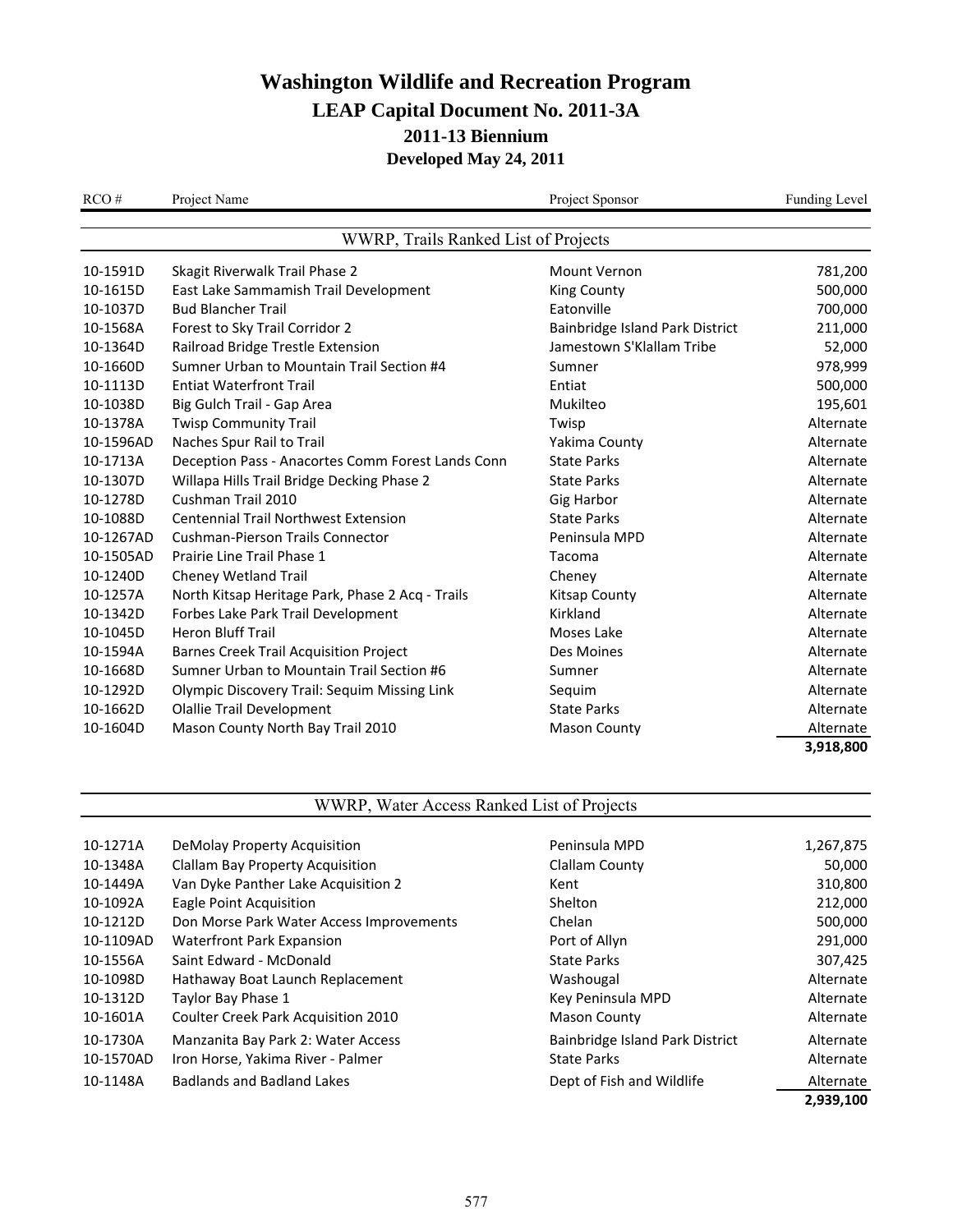| RCO#       | Project Name                                       | Project Sponsor           | <b>Funding Level</b> |
|------------|----------------------------------------------------|---------------------------|----------------------|
|            | WWRP, Critical Habitat Ranked List of Projects     |                           |                      |
| 10-1272A   | Heart of Cascades Phase 2 - Bald Mountain/Rock Crk | Dept of Fish and Wildlife | 2,750,000            |
| 10-1613A   | Mountain View Property Phase 1                     | Dept of Fish and Wildlife | 4,200,000            |
| 10-1150A   | Rattlesnake Mountain Phase 1                       | Dept of Fish and Wildlife | 1,867,300            |
| 10-1140A   | Big Bend Sharp-tailed Grouse                       | Dept of Fish and Wildlife | Alternate            |
| 10-1142A   | Methow Watershed Phase 7                           | Dept of Fish and Wildlife | Alternate            |
| 10-1145A   | Okanogan-Similkameen Phase 3                       | Dept of Fish and Wildlife | Alternate            |
| 10-1474A   | Wanapum Natural Area Preserve                      | Dept of Natural Resources | Alternate            |
| 10-1273A   | Cowiche Phase 5                                    | Dept of Fish and Wildlife | Alternate            |
| 10-1475A   | White Salmon Oak NRCA                              | Dept of Natural Resources | Alternate            |
| 10-1304    | Lewis River/Mud Lake                               | Clark County              | Alternate            |
| 10-1065ADR | Saltese Flats Wetland Restoration                  | Spokane County            | Alternate            |
|            |                                                    |                           | 8,817,300            |

### WWRP, Natural Areas Ranked List of Projects

| 10-1472A | Klickitat Canyon NRCA              | Dept of Natural Resources | 1,887,138 |
|----------|------------------------------------|---------------------------|-----------|
| 10-1458A | Dabob Bay NAP                      | Dept of Natural Resources | 2,925,261 |
| 10-1465A | Mima Mounds NAP                    | Dept of Natural Resources | 1,065,801 |
| 10-1471A | Dyer Haystacks and Two Steppe NAP  | Dept of Natural Resources | Alternate |
| 10-1473A | Upper Dry Gulch NAP                | Dept of Natural Resources | Alternate |
| 10-1462A | Bone River and Niawiakum River NAP | Dept of Natural Resources | Alternate |
| 10-1460A | North Bay NAP                      | Dept of Natural Resources | Alternate |
| 10-1466A | Kennedy Creek NAP                  | Dept of Natural Resources | Alternate |
| 10-1470A | Methow Rapids NAP                  | Dept of Natural Resources | Alternate |
|          |                                    |                           | 5,878,200 |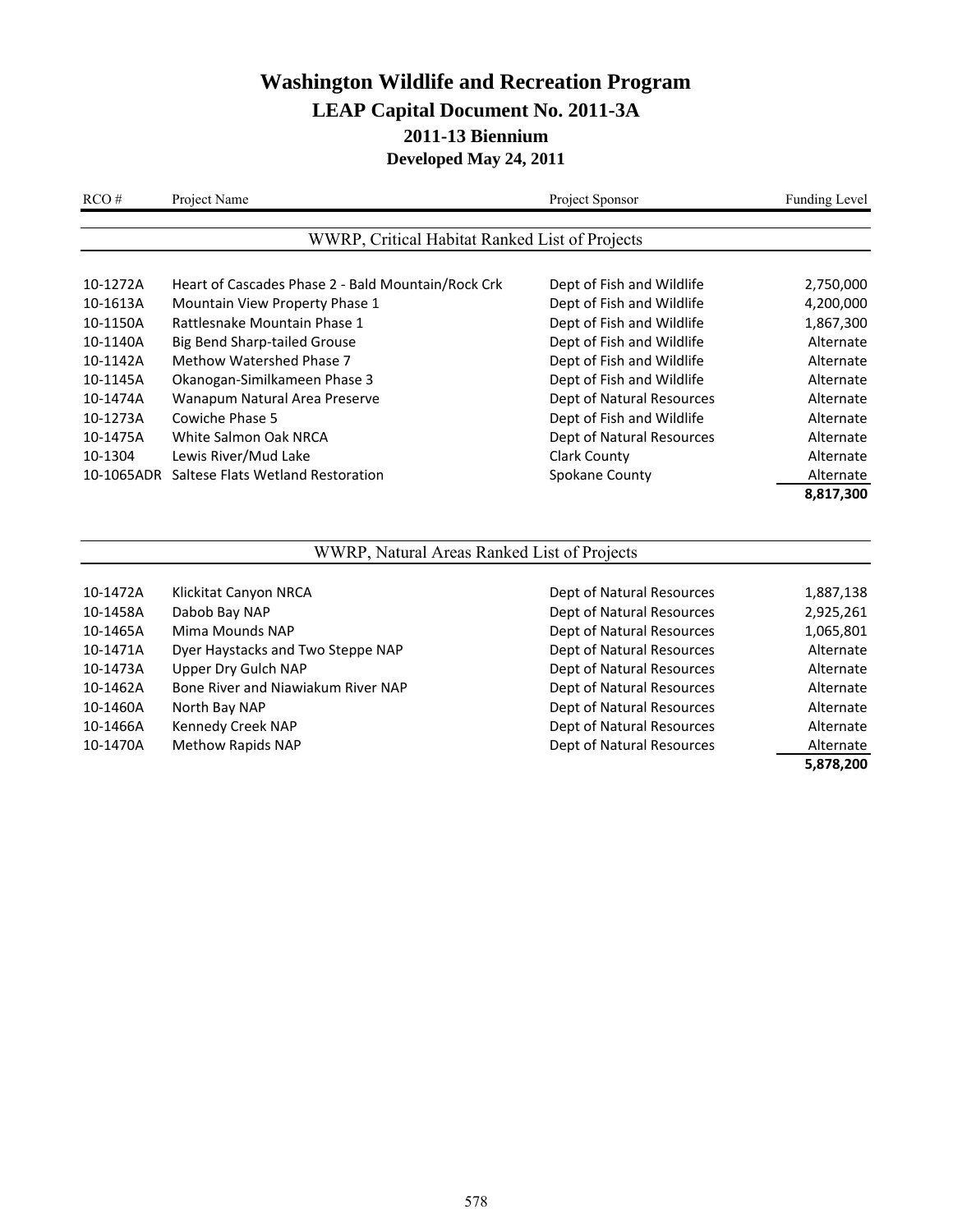| RCO#     | Project Name                                                          | Project Sponsor           | <b>Funding Level</b> |
|----------|-----------------------------------------------------------------------|---------------------------|----------------------|
|          |                                                                       |                           |                      |
|          | WWRP, State Lands Restoration and Enhancement Ranked List of Projects |                           |                      |
|          |                                                                       |                           |                      |
| 10-1646R | Washougal Oaks Natural Area Restoration Phase 2                       | Dept of Natural Resources | 151,000              |
| 10-1629R | Sinlahekin Ecosystem Restoration Phase 2                              | Dept of Fish and Wildlife | 244,800              |
| 10-1508R | Trout Lake Meadow Restoration                                         | Dept of Natural Resources | 145,500              |
| 10-1440R | South Sound Prairie and Bald Restoration Phase 2                      | Dept of Fish and Wildlife | 360,950              |
| 10-1453R | Camas Meadows Rare Plant Habitat Restoration                          | Dept of Natural Resources | 77,450               |
| 10-1353R | Woodard Bay NRCA - Weyer Point Restoration                            | Dept of Natural Resources | Alternate            |
| 10-1631R | Methow Forest Rehab Project                                           | Dept of Fish and Wildlife | Alternate            |
| 10-1106R | Secret Harbor Estuary and Salt Marsh Restoration                      | Dept of Natural Resources | Alternate            |
| 10-1687R | Willapa Bay Restoration Phase 2                                       | Dept of Fish and Wildlife | Alternate            |
| 10-1679R | Telford Road Shrub Steppe Grassland Restoration                       | Dept of Fish and Wildlife | Alternate            |
| 10-1170R | West Foster Creek Meadow Restoration                                  | Dept of Fish and Wildlife | Alternate            |
| 10-1429R | <b>Cleman Mountain Understory Thinning</b>                            | Dept of Fish and Wildlife | Alternate            |
| 10-1071R | <b>Reiter Foothills Restoration</b>                                   | Dept of Natural Resources | Alternate            |
| 10-1352R | Whiskey Dick Creek Restoration                                        | Dept of Fish and Wildlife | Alternate            |
| 10-1573R | Chesaw Timber Stand Improvement                                       | Dept of Fish and Wildlife | Alternate            |
| 10-1482R | Oxbow Spoil Site Enhancement                                          | Dept of Fish and Wildlife | Alternate            |
|          |                                                                       |                           | 979,700              |

### WWRP, Urban Wildlife Habitat Ranked List of Projects

| Stavis NRCA and Kitsap Forest NAP          | Dept of Natural Resources   | 1,810,042 |
|--------------------------------------------|-----------------------------|-----------|
| Admiralty Inlet Natural Area Preserve      | Dept of Natural Resources   | 75,560    |
| <b>Whispering Firs Bog</b>                 | Vashon Park District        | 400,000   |
| Antoine Peak Phase 3 Acquisition           | Spokane County              | 1,633,198 |
| Wenatchee Foothills Phase 1                | Wenatchee                   | Alternate |
| Tukes Mountain                             | Clark County                | Alternate |
| Amon Basin Phase 3                         | Dept of Fish and Wildlife   | Alternate |
| Salmon/Morgan Creek Habitat Area           | Clark County                | Alternate |
| <b>Grovers Creek Headwaters</b>            | Kitsap County Parks and Rec | Alternate |
| Mica Peak                                  | Dept of Fish and Wildlife   | Alternate |
| Rattlesnake Mountain Scenic Area           | Dept of Natural Resources   | Alternate |
| Middle Fork Snoqualmie and Mt Si NRCA      | Dept of Natural Resources   | Alternate |
| <b>Tradition Plateau NRCA - Larson</b>     | Issaguah                    | Alternate |
| Ebey Island Acquisitions                   | Dept of Fish and Wildlife   | Alternate |
| Northwest Stream Center Interpretive Trail | Snohomish County            | Alternate |
| Quimper Wildlife Corridor                  | Port Townsend               | Alternate |
| North Star Conservation and Trail Easement | Mercer Island               | Alternate |
|                                            |                             | 3,918,800 |
|                                            |                             |           |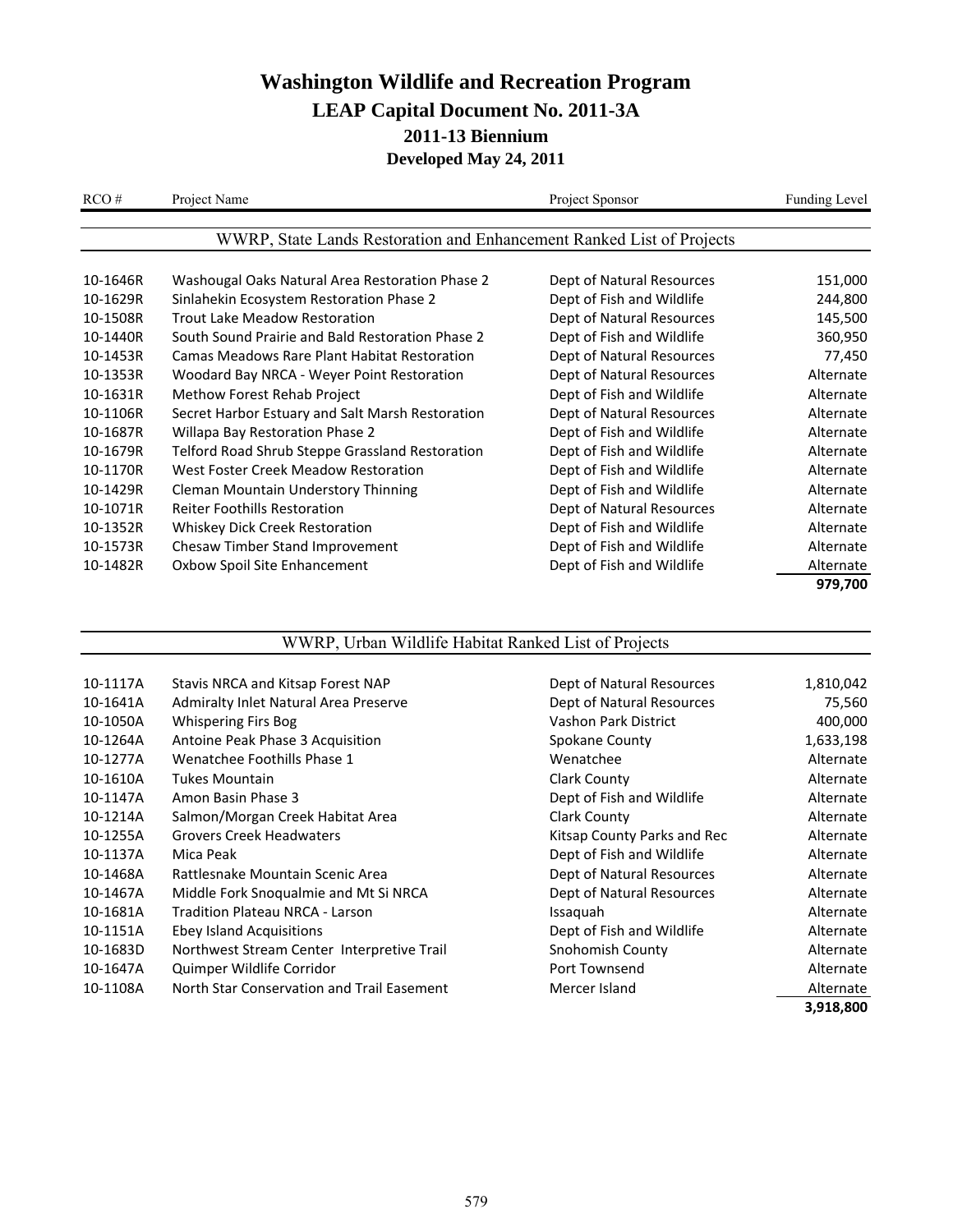| RCO#     | Project Name                                        | Project Sponsor                      | Funding Level |
|----------|-----------------------------------------------------|--------------------------------------|---------------|
|          | WWRP, Farmland Preservation Ranked List of Projects |                                      |               |
|          |                                                     |                                      |               |
| 10-1682A | <b>Trout Lake Valley</b>                            | <b>Columbia Land Trust</b>           | 685,857       |
| 10-1275A | Ellis Barnes Livestock Company                      | Okanogan Valley Land Council         | 90,143        |
| 10-1549A | <b>Firdell Farm</b>                                 | <b>Skagit County</b>                 | Alternate     |
| 10-1485A | <b>Schwerin Farmland Preservation Easement</b>      | <b>Blue Mountain Land Trust</b>      | Alternate     |
| 10-1096A | Jeff Dawson                                         | <b>Inland Northwest Land Trust</b>   | Alternate     |
| 10-1670A | Cowiche Basin Working Rangelands                    | <b>State Conservation Commission</b> | Alternate     |
| 10-1551A | Harmony Dairy Farm                                  | <b>Skagit County</b>                 | Alternate     |
| 10-1582A | Robinson Canyon Farms                               | <b>Kittitas County</b>               | Alternate     |
| 10-1703A | <b>Reise Trust Farm</b>                             | <b>PCC Farmland Trust</b>            | Alternate     |
| 10-1677A | Ebey's Reserve Farmland - North Penn Cove           | Whidbey Camano Land Trust            | Alternate     |
| 10-1546A | Nelson Farm                                         | <b>Skagit County</b>                 | Alternate     |
| 10-1684A | Ebey's Reserve Farmland - Ebey's Prairie            | Whidbey Camano Land Trust            | Alternate     |
| 10-1165A | <b>Boulton Farm</b>                                 | Jefferson Land Trust                 | Alternate     |
| 10-1704A | Chervenka Farm                                      | <b>PCC Farmland Trust</b>            | Alternate     |
| 10-1550A | Knutzen Farm                                        | <b>Skagit County</b>                 | Alternate     |
| 10-1115A | Hancock Springs Agricultural Preservation           | <b>Methow Conservancy</b>            | Alternate     |
| 10-1649A | <b>Copeland Creek Farm</b>                          | <b>PCC Farmland Trust</b>            | Alternate     |
| 10-1445A | Mitchell Bay Farm                                   | San Juan County Land Bank            | Alternate     |
| 10-1491A | Lopez Island Vineyards                              | San Juan County Land Bank            | Alternate     |
| 10-1528A | Young Dairy LLC                                     | <b>Skagit County</b>                 | Alternate     |
| 10-1213A | Petersen Farm Acquisition                           | Great Peninsula Conservancy          | Alternate     |
| 10-1548A | Moe Dairy Farm                                      | <b>Skagit County</b>                 | Alternate     |
| 10-1114A | <b>Christianson Ranch Preservation</b>              | <b>Methow Conservancy</b>            | Alternate     |
| 10-1597A | Van Hoof Dairy Development Rights                   | <b>King County</b>                   | Alternate     |
|          |                                                     |                                      | 776,000       |